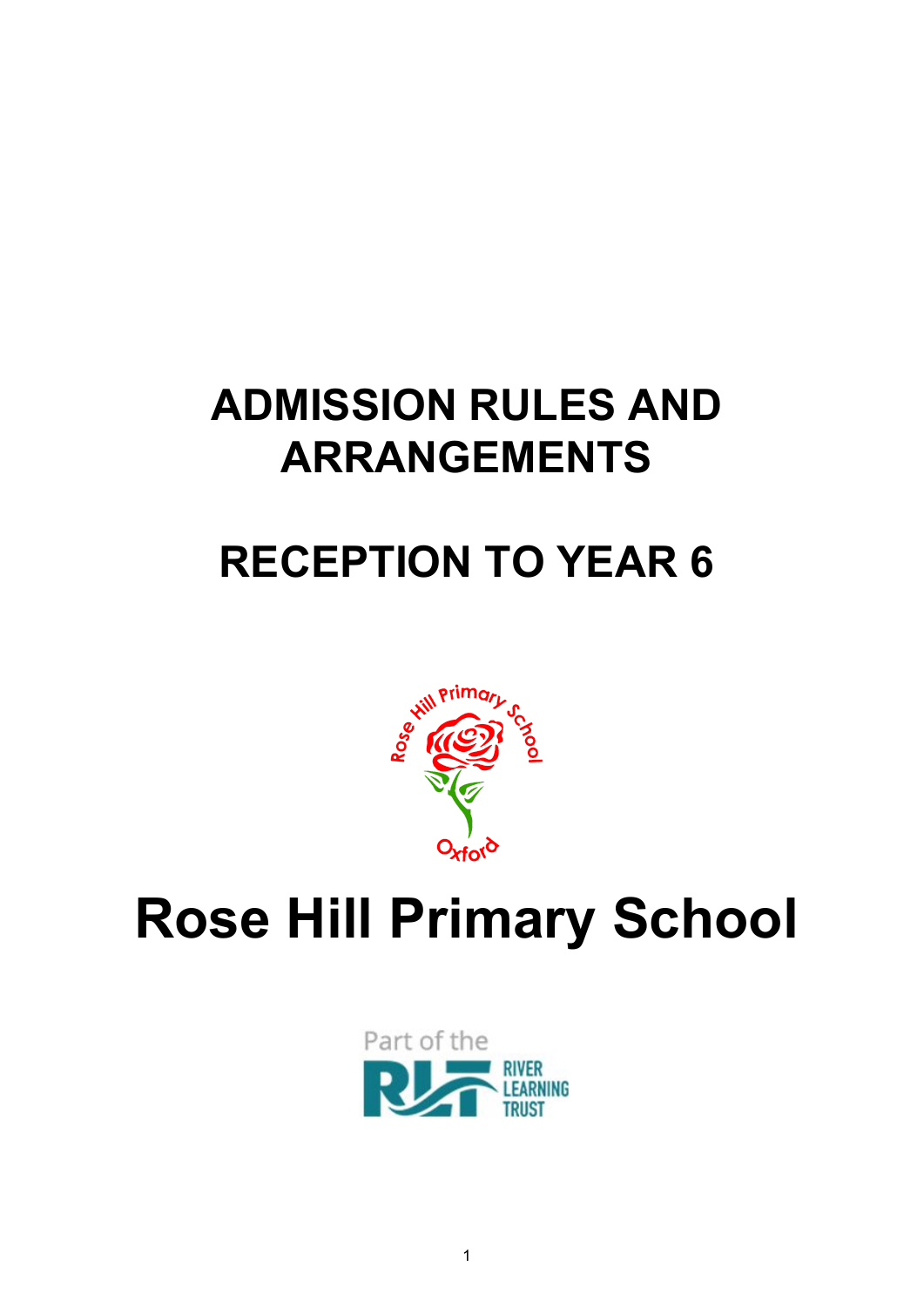# **Introduction**

Rose Hill Primary School is an academy. River Learning Trust (RLT) is responsible for admissions decisions. The Trust has delegated this responsibility to the Local Governing Board (LGB). The Trust and LGB will work closely with Oxfordshire County Council and will use the Council as their agent for the processing of applications for places.

This admissions policy meets all lawful requirements including those set out in the following Acts, Codes, policies and relevant case law:

- [Children Act 1989](http://www.legislation.gov.uk/ukpga/1989/41/contents)
- [School Standards & Framework Act 1998](http://www.legislation.gov.uk/ukpga/1998/31/contents)
- [Education Act 2002](http://www.legislation.gov.uk/ukpga/2002/32/contents)
- [Equality Act 2010](http://www.legislation.gov.uk/ukpga/2010/15/contents)
- [School Admissions Code 2014](http://www.gov.uk/government/publications/school-admissions-code--2)
- [Oxfordshire County Council's Co-ordinated Admissions Scheme](http://www.oxfordshire.gov.uk/admissionrules)

School Admissions Appeals will be conducted under arrangements set out in

- [School Standards & Framework Act 1998](http://www.legislation.gov.uk/ukpga/1998/31/contents)
- [School Admissions Appeals Code 2012](http://www.gov.uk/government/publications/school-admissions-appeals-code)

#### **Admission Number**

The admission number for entry to Reception year group each academic year will be 60.

# **Coordination of admissions for the normal admissions round (Entry to Reception year group each September)**

The academy is part of the coordinated admission process for Oxfordshire for children starting school for the first time in the Reception year group each year.

Children can start school for the first time in the Reception year group in the academic year after their  $4<sup>th</sup>$  birthday and must start school in the term after their  $5<sup>th</sup>$  birthday. Applications must be made by 15 January of the academic year in which their  $4<sup>th</sup>$  birthday falls. Applications made after this date will be considered to have been made late. Applications can be made online by using the link on Oxfordshire County Council's website [www.oxfordshire.gov.uk/primaryadmissions](http://www.oxfordshire.gov.uk/primaryadmissions) or on paper.

Online applicants will receive an email on 16 April of the academic year in which the application was made (or next working day). If the first preference was offered and the Council determines that the child will not be eligible for free home to school travel assistance, this will be the only notification sent. For other online applications (those not offered their first preference school or those where the Council determines the child will be eligible for free home to school travel assistance) and those who applied on paper by 15 January, notification will be sent by second-class post on 16 April of the academic year in which the application was made (or next working day).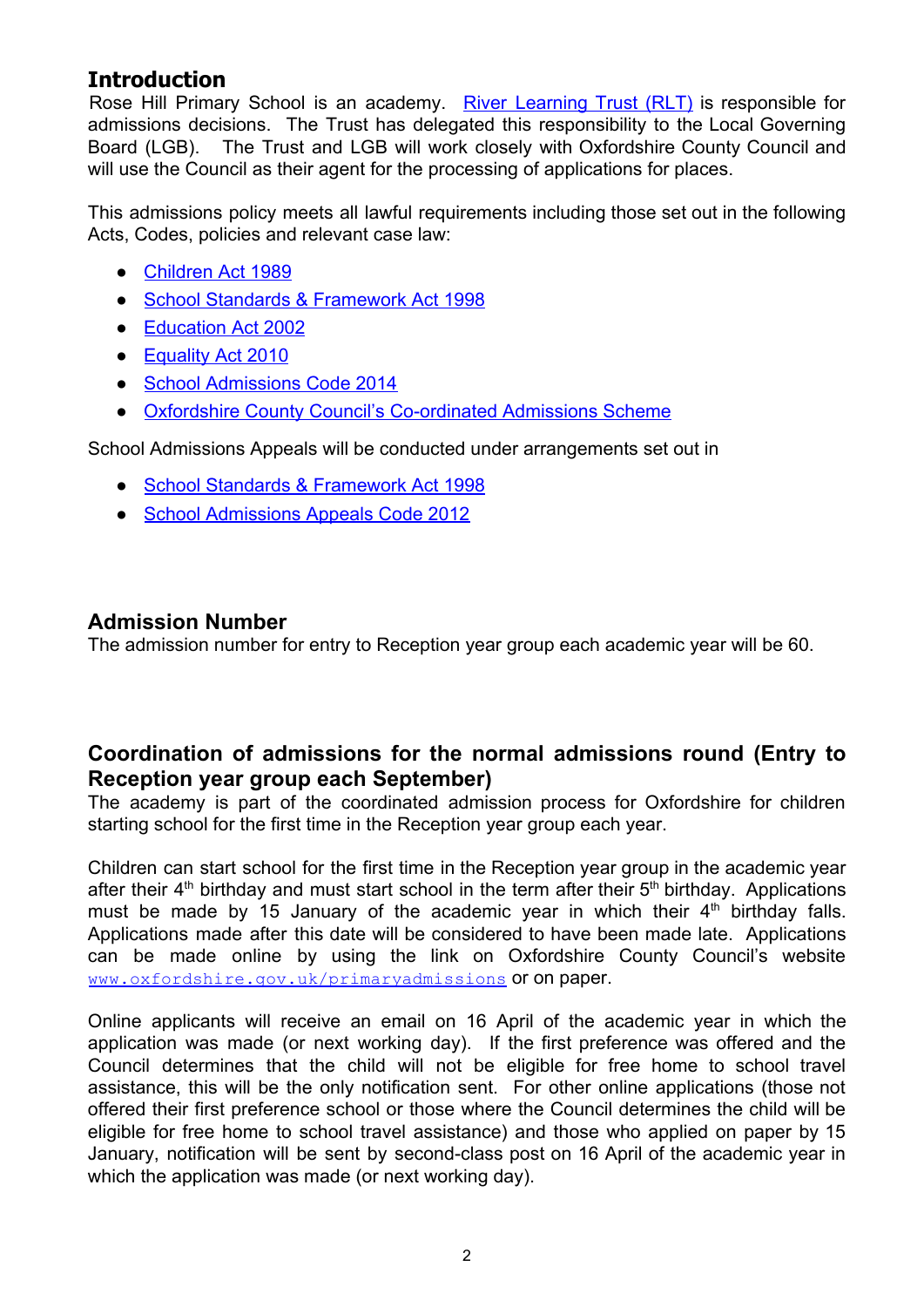Applications received after 15 January but by the closing date for late applications published in Oxfordshire County Council's co-ordinated admissions scheme will be treated as late applications. Notifications for late applications will be sent by second-class post on the date published in Oxfordshire County Council's co-ordinated admissions scheme (mid-June of the application year). Notifications will not be sent by email.

Late applications or changes of preference received after the late closing date for applications published in Oxfordshire County Council's co-ordinated admissions scheme will not be processed until after the response date for late applications (late-June of the application year).

[The full scheme is published on Oxfordshire County Council's public website.](http://www.oxfordshire.gov.uk/admissionrules)

#### **In-Year Admissions (Reception year group to Year 6)**

The academy is part of the coordinated in-year admissions process for Oxfordshire.

Applications for entry to other year groups at the academy (Reception year group to Year 6) to start during the academic year, can be made at any time. Applications for entry to other year groups each September can be made no earlier than the first day of the second-half of the Summer Term (June each year). Because of the volume of in-year applications received during June, July and August each year, a phased approach will be used to process these applications. The dates of these phases are available in the co-ordinated in-year admissions scheme [available online](http://www.oxfordshire.gov.uk/admissionrules).

Applications can be made via Oxfordshire County Council's website: www.oxfordshire.gov.uk/schooltransfer

5pm on each Thursday during term-time will be treated as a "closing date" for applications for that week.

Applications received by each "closing date" will be considered during the following 15 school days. In most cases the Admissions Authority would aim to respond to applications by the Thursday, 15 school days after the "closing date".

The last date for which an application can be accepted for immediate entry during each academic year will be the last Thursday in June of that academic year.

It is possible to apply in advance of an intended start date. However, in-year applications can be made no more than six weeks before the requested entry date if this is not the beginning of a school term or half-term or from the beginning of the half-term prior to the requested start date (at the earliest).

Usually, places will be offered if there are places available in the year group (the number of children in the year group is less than the published Admission Number for the academy). Where the Admission Number has changed since that particular year group joined the academy, the previous Admission Number may be used. Sometimes, it will not be possible to offer places even though there are less children in the year group than the Admission Number because the academy has had to organise in a way that means the admission of a further pupil would cause prejudice to the efficient education of the children already there.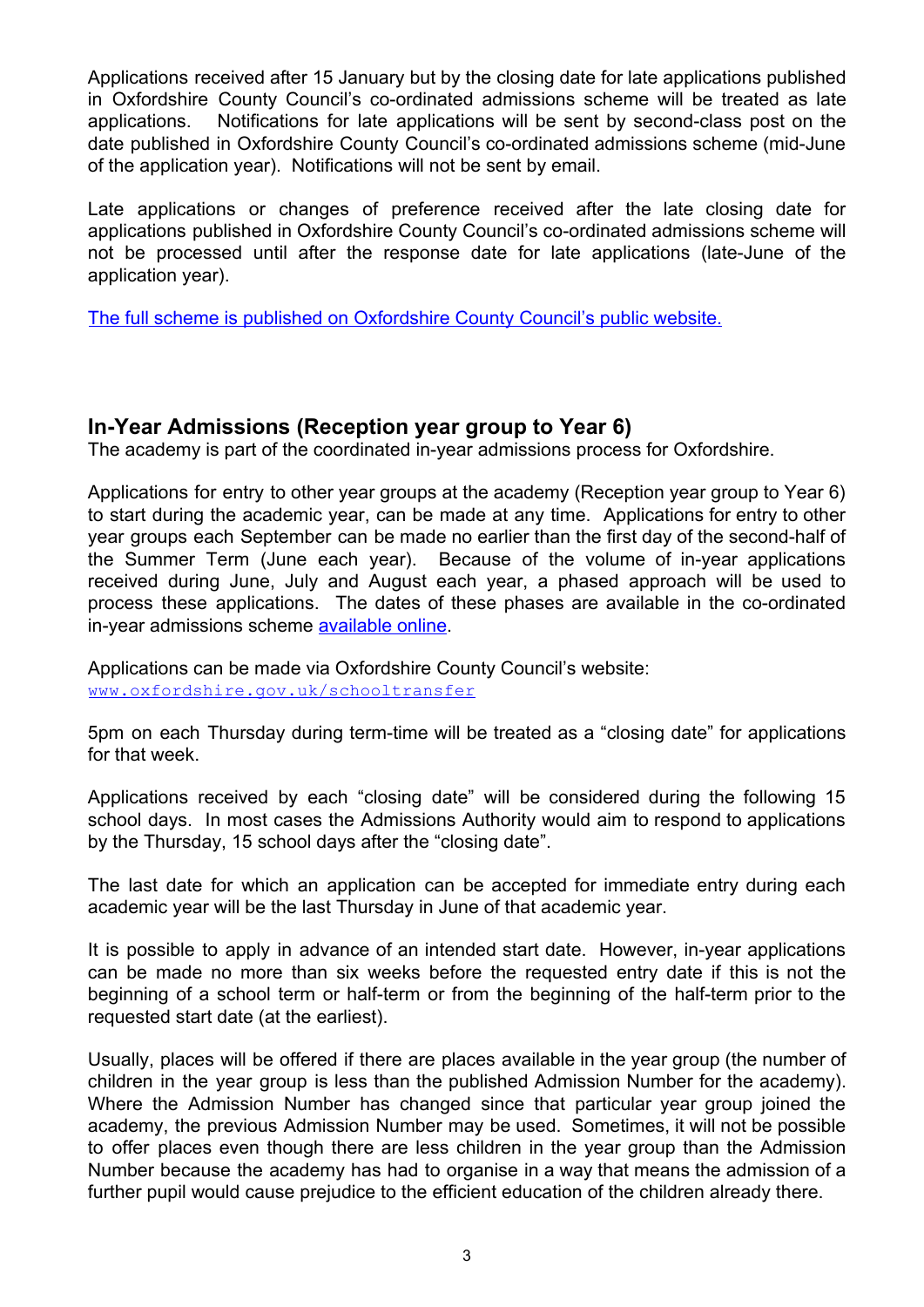If a place is available in the appropriate year group and there are less applications for places than places available, all applicants will be offered a place regardless of home address and distance from home to school.

If there are no places available in the appropriate year group, no applicants will be offered a place.

If a place is available in the appropriate year group but there are more applications for places than places available, the over-subscription criteria (below) will be applied and the child(ren) with the highest priority under the rules will be offered place(s).

When a place is offered, a child is expected to start as soon as possible, unless the place has been offered during the previous term for a start at the beginning of the following term. In this latter case, the child is expected to start no later than the beginning of the term requested.

[The full scheme is published on Oxfordshire County Council's public website.](http://www.oxfordshire.gov.uk/admissionrules)

### **Over-subscription Criteria**

In accordance with legal requirements, children who have an Education, Health & Care  $(EHC)$  Plan<sup>1</sup> naming the academy will always be admitted.

The admission rules for the academy are shown below in descending order of priority.

- 1. Children who are "looked after" by a Local Authority (LA) within the meaning of Section 22 of the [Children](http://www.legislation.gov.uk/ukpga/1989/41/contents) Act 1989 at the time of their application, and "previously looked after" children<sup>3</sup>. The term "previously looked after" refers only to children who were looked after but ceased to be so because they were adopted (or became subject to a child arrangements order<sup>4</sup> or special guardianship order<sup>5</sup>).
- 2. Children who were previously in state care outside  $England<sup>6</sup>$  but have been adopted and are no longer in state care. Evidence of the previously looked after status and/or the adoption will be requested. Where such evidence is not available, the Admissions

- <sup>2</sup> A 'looked after child' is a child who is either (a) in the care of a local authority, or (b) being provided with accommodation by a local authority in the exercise of their social services functions (see the definition in Section 22(1) of the Children Act 1989) at the time of making an application to a school.
- <sup>3</sup> This group includes children who were adopted under the Adoption Act 1976 (see section 12 adoption orders) and children who were adopted under the Adoption and Children Act 2002 (see section 46 adoption orders).
- <sup>4</sup> Under the provisions of Section 14 of the Children and Families Act 2014, which amend section 8 of the Children Act 1989, residence orders have now been replaced by child arrangements orders.
- <sup>5</sup> Section 14A of the Children Act 1989 defines a 'special guardianship order' as an order appointing one or more individuals to be a child's special guardian (or special guardians).
- <sup>6</sup> Children in state care outside England means those who were looked after or accommodated by a public or state authority or a religious organisation or any other provider of care whose sole purpose is to benefit society. The care may have been provided in an orphanage or other setting.

<sup>&</sup>lt;sup>1</sup> An Education, Health and Care plan is a plan made by the local authority under Section 37 of the Children and Families Act 2014 specifying the special education provision required for that child. *This is therefore not an oversubscription criterion.*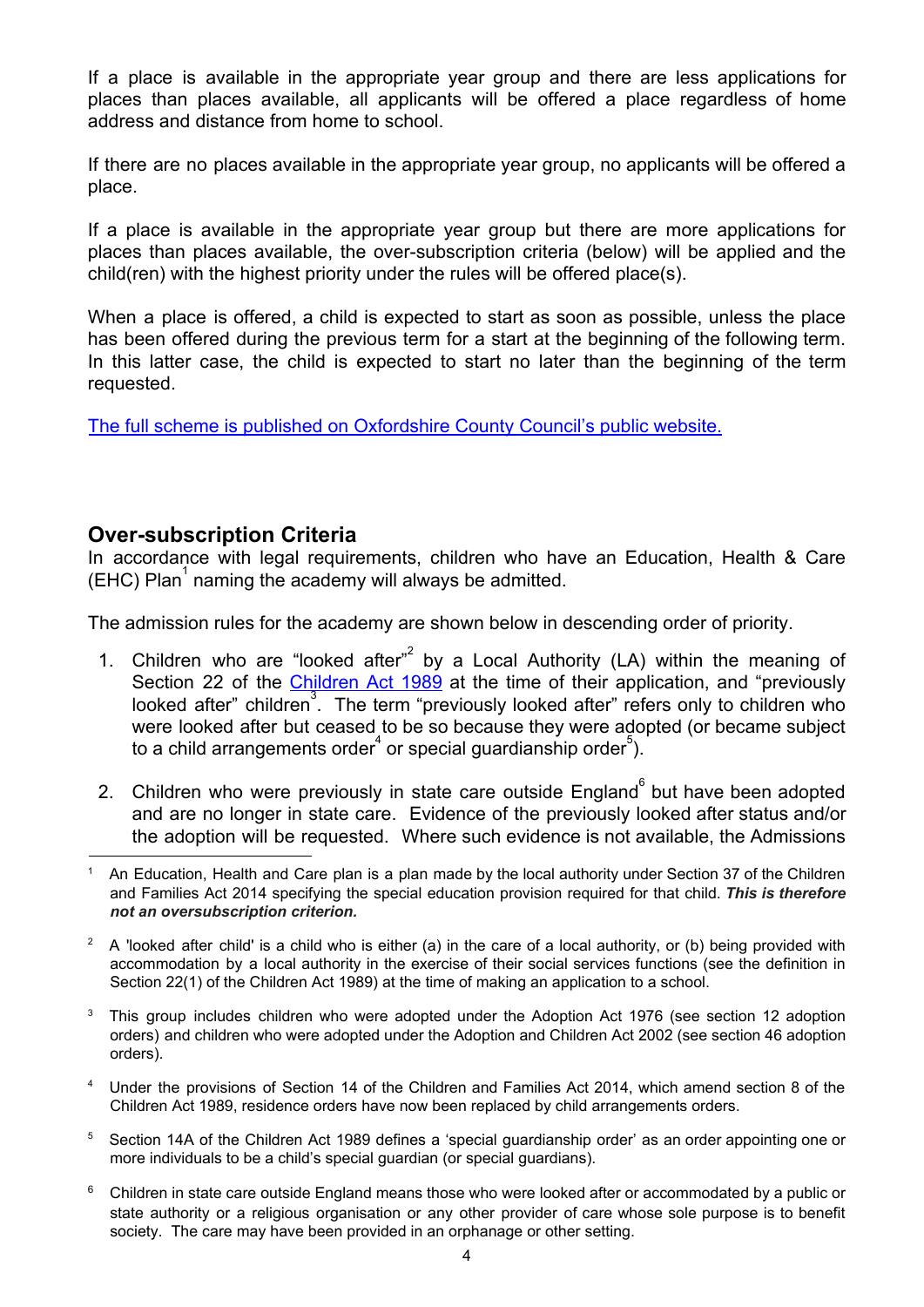Authority will liaise with the Council to make a pragmatic decision based on the information available so that there is a local consistent approach.

- 3. Children who live in the designated (catchment) area and have a brother or sister on roll at the time of application who will still be attending at the time of entry.
- 4. Children who live in the designated (catchment) area.
- 5. Children who have a brother or sister on roll at the time of application who will still be attending at the time of entry but live outside the designated (catchment) area.
- 6. All other children who do not live in the designated (catchment) area and also do not have a brother or sister on roll at the time of application who will still be attending at the time of entry.

In all categories above, priority will be given to children who are eligible for Service Pupil Premium and then to children who live closest to the academy by the straight line distance as calculated by Oxfordshire County Council.

### **"Looked After" children**

A 'looked after child' is a child who is either:

- (a) in the care of a local authority, or
- (b) being provided with accommodation by a local authority in the exercise of their social services functions (see the definition in Section 22 of the [Children](http://www.legislation.gov.uk/ukpga/1989/41/contents) Act 1989) at the time of making an application to a school.

# **Previously "Looked After" children**

The School Admissions Code 2012 introduced a requirement for all admission authorities to broaden the existing priority for 'looked after' children or children in care (defined in section 22 of the [Children](http://www.legislation.gov.uk/ukpga/1989/41/contents) Act 1989) to also include 'previously looked after' children. Children who were 'previously looked after' were defined for admissions purposes as those who, immediately after being in care, became subject to an adoption, residence, or special guardianship order.

A revised School Admissions Code came into force on 19 December 2014 and this states that 'previously looked after' children include those who were adopted under the [Adoption](http://www.legislation.gov.uk/ukpga/1976/36/contents) Act [1976](http://www.legislation.gov.uk/ukpga/1976/36/contents) (see Section 12 - Adoption Orders) and not simply those children who were adopted under the [Adoption](http://www.legislation.gov.uk/ukpga/2002/38/contents) and Children Act 2002 (see Section 46 - Adoption Orders). In addition, residence orders have now been replaced by child arrangements orders. Those who previously received a residence order are now deemed to have a child arrangement order.

If applying on behalf of a "previously looked after" child the parent will need to provide the following evidence:

• an Adoption Order under Section 46 of the Adoption and Children Act 2002; or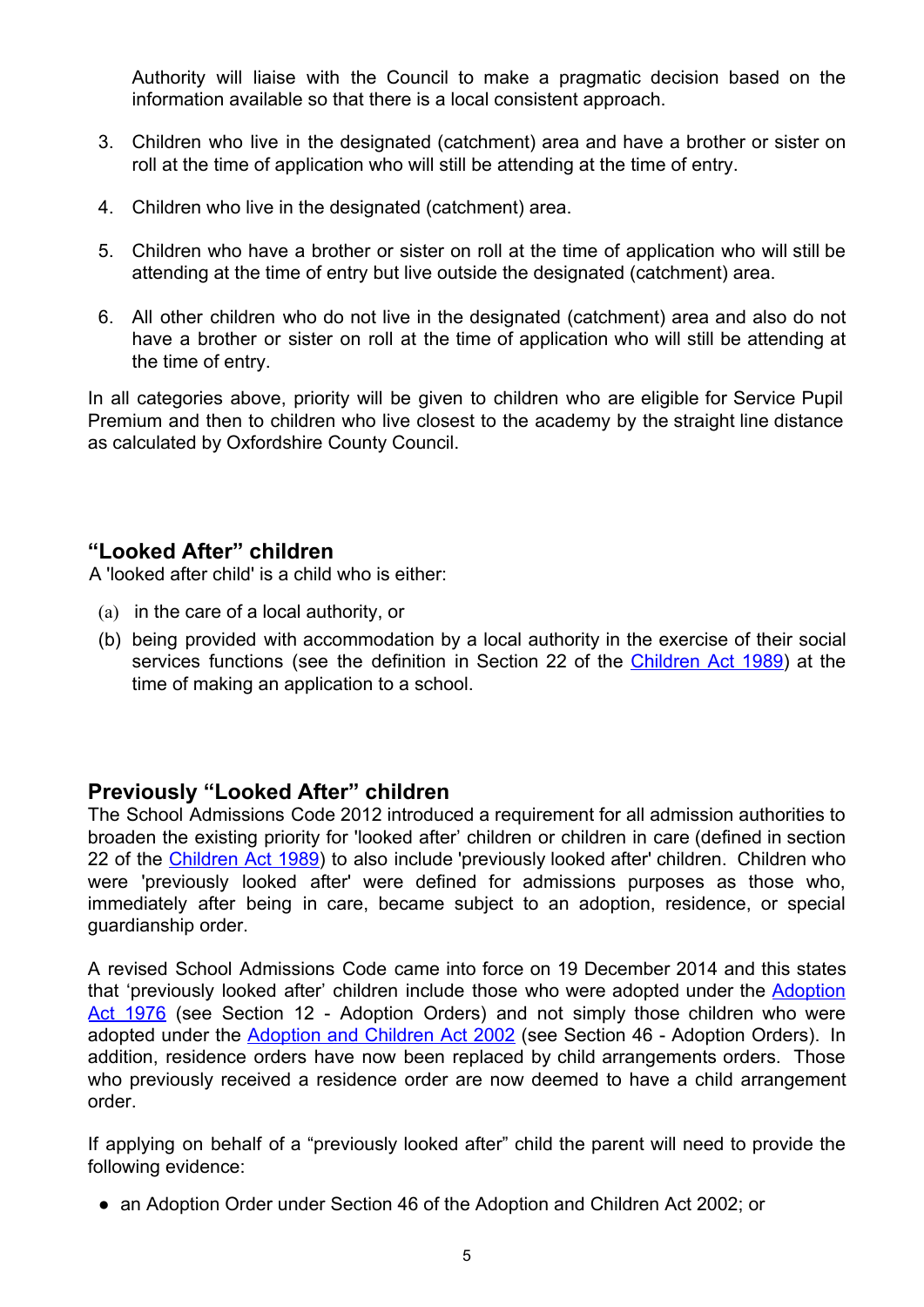- an Adoption Order under the Adoption Act 1976; or
- a Child Arrangements Order; or
- a Residence Order settling the arrangements to be made as to the person with whom the child is to live under Section 8 of the Children Act 1989; or
- a Special Guardianship Order appointing one or more individuals to be a child's special guardian(s), under section 14A of the Children Act 1989.

### **Children previously in state care outside England**

Guidance was issued by the school's minister in 2018 asking Admission Authorities to consider prioritising children who were previously in state care outside England. When reaching a decision whether to offer a place under Criterion 2, the Admissions Authority will use the guidance to determine whether a child should be considered under this Criterion, requesting evidence from the applicant and taking a pragmatic approach to the decision-making process where evidence is lacking.

### **Designated (Catchment) Areas**

Designated [\(Catchment\)](https://www.oxfordshire.gov.uk/residents/schools/list) areas can be viewed on the Council's public website. Living within a particular school's designated area gives a high priority for admission but there is no guarantee that a place will always be made available. There is also no guarantee that free home to school travel assistance will be provided to the designated (catchment) area school if it is not the closest or nearest available school.

# **Brothers and sisters (siblings)**

For admissions purposes, a brother or sister is defined as one of the following:

- A brother or sister (both parents the same) living at the same home address; or
- A half- brother or half-sister (one parent the same) living at the same home address; or
- A step-brother or step-sister (sharing a parent who is married or in a civil partnership) living at the same home address; or
- An adopted child who, by reason of the adoption, now shares one or more parents with a child living at the same home address.

### **Time of Entry (siblings)**

The admission rules give some priority to those with a brother or sister attending the academy at the applicant's "time of entry". This means that, in the normal admissions round, there will be no sibling connection for admission purposes for the following:

• applicants for entry to Reception year group if they have a brother or sister in Year 6 who will have left by the time the younger child is due to start.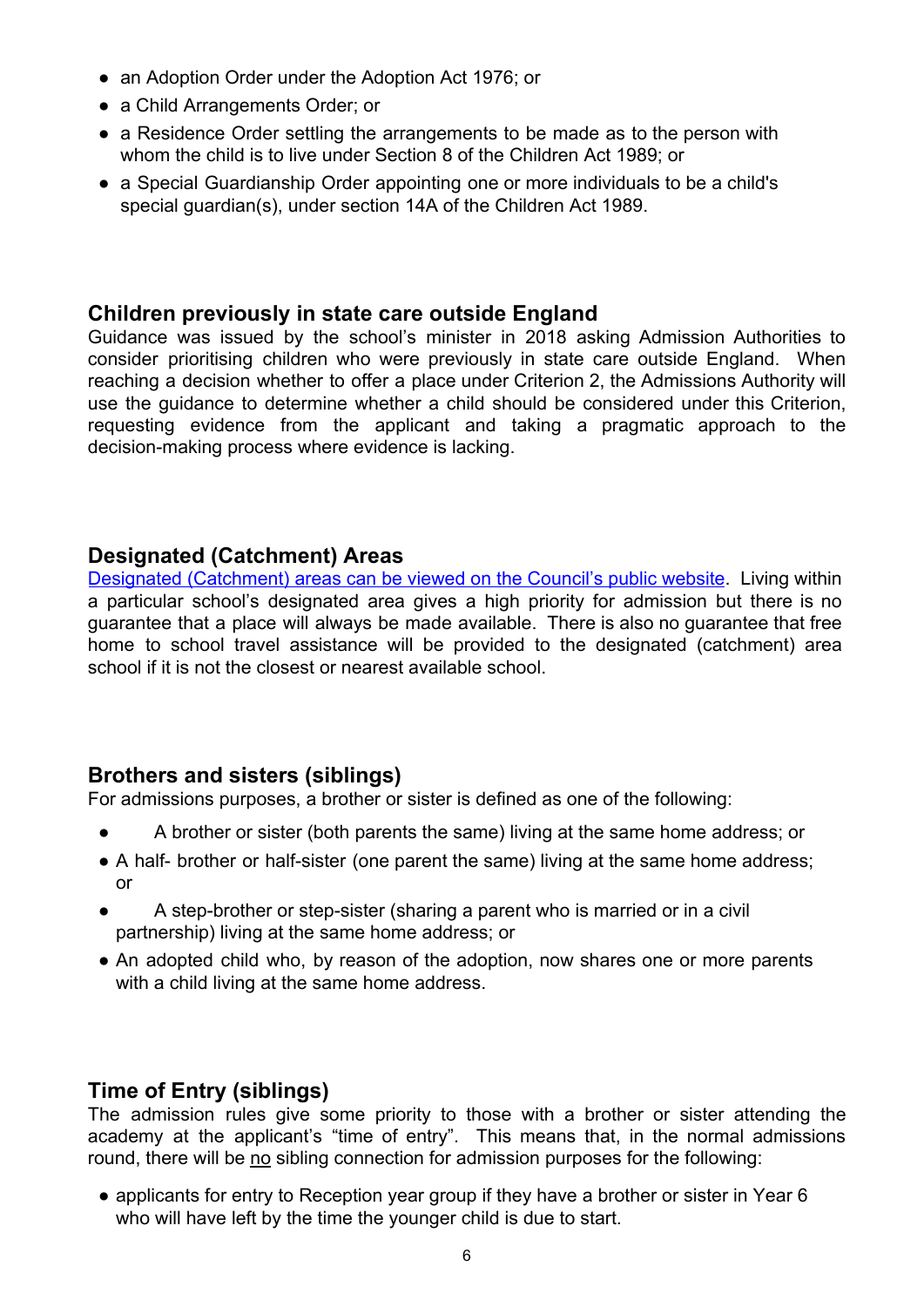# **Twins and Children from Multiple Births**

Where the parent has made the same preferences of school and, through the normal operation of the admission arrangements, the last available place at a school has been allocated to one twin, or child from a multiple birth, the other twin, or the other children from the multiple birth, will be offered a place at that school. This means that, in these circumstances, the Published Admission Number would be exceeded.

### **Children eligible for Service Pupil Premium**

Central Government defines that children who meet the following criteria are eligible for Service Pupil Premium (SPP):

- one of their parents is serving in the regular armed forces
- they have been registered as a 'service child' on the January school census at any point since 2015
- one of their parents died whilst serving in the armed forces and the pupil receives a pension under the Armed Forces Compensation Scheme or the War Pensions Scheme
- pupils with a parent who is on full commitment as part of the full time reserve service are classed as service children

Parents will need to provide evidence of eligibility.

# **Measuring distances from home to school**

### **(The straight line distance calculated by Oxfordshire County Council)**

Information about how measurements will be made to calculate home to school distances using a straight line distance using the Council's Geographic Information System is [available online.](http://www.oxfordshire.gov.uk/admissionrules)

The start point of the measurement is the "seed point" of the home address. The "seed point" is provided by Ordnance Survey from information compiled from Royal Mail and/or Local Land & Property Gazetteers (LLPG). The seed point normally falls within the bounds of a property. The accuracy of seed points is to the nearest ten centimetres and uses the British Co-ordinate System (Easting/Northing). It is possible to move the location of an individual seed point, but this is not necessary for most addresses. It is not possible to verify the individual location of every seed point prior to measuring due to the number of addresses in Oxfordshire and surrounding areas.

The end point of the straight line distance is to be the front door of the main Reception.

The calculation of the distance will be made in metres using a Pythagoras calculation. This calculation will be converted into miles by dividing the distance by 1609.344 to achieve a distance in miles accurate to three decimal places.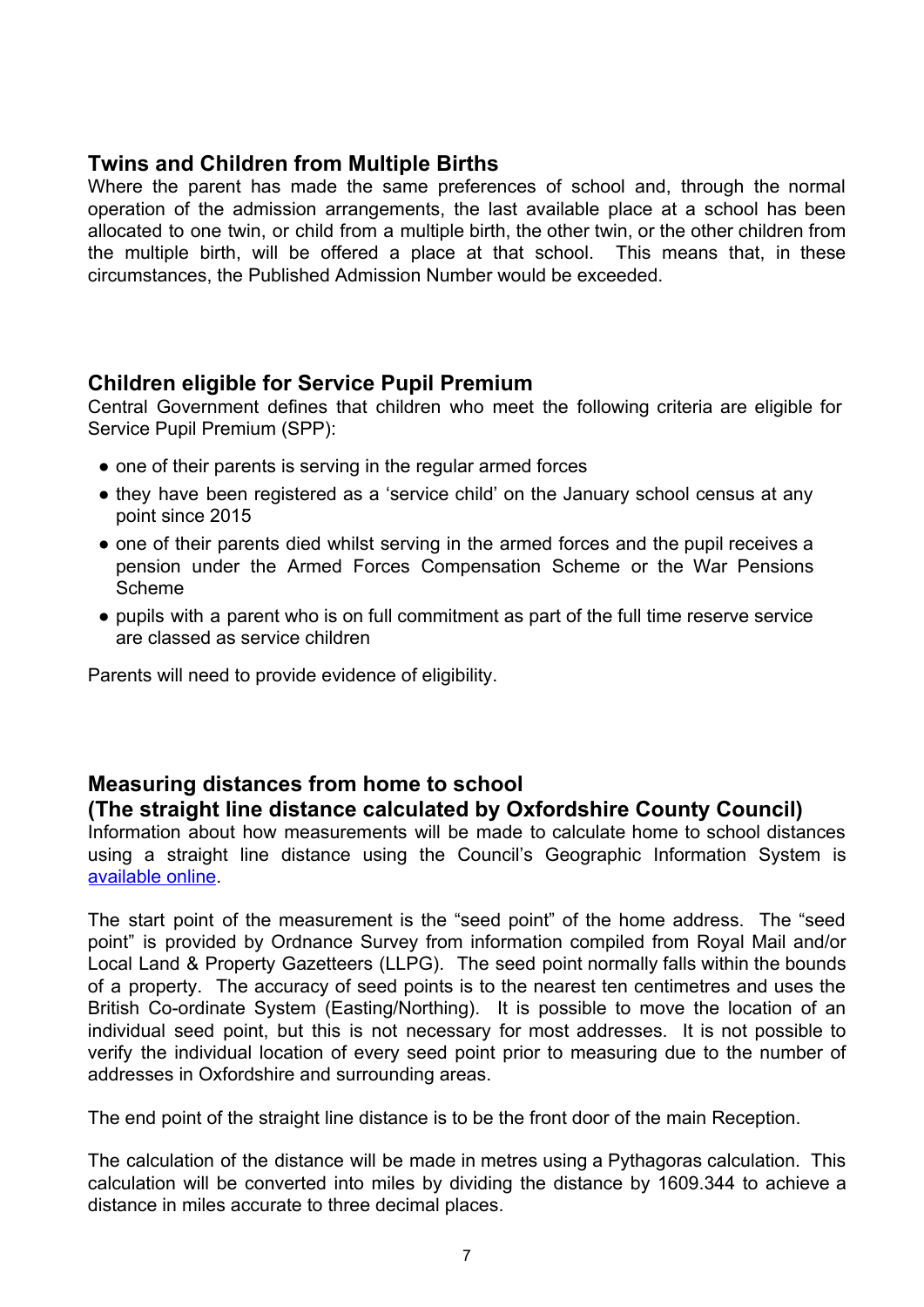For addresses outside the British Coordinate System an internet mapping solution will be used to determine a start point using longitude and latitude via  $getlationq.net/A$ straight line distance will then be calculated to the end point at the academy in statute miles using [www.nhc.noaa.gov/gccalc.shtml](http://www.nhc.noaa.gov/gccalc.shtml)

#### **Random Allocation**

If the distance "tie break" produces an identical result for two or more applicants and these applicants live at different addresses and are not children of a multiple birth (see above), the Admission Authority will use random allocation to determine who will be offered a place.

# **Home address – Starting Primary School (Reception year group)**

The address on the application **should be the child's address at the time of application**. This is the address at which the child spends the majority of term-time school nights (Sunday night to Thursday night).

The **time of application** is the entire time period from the point when applications can start to be made in the November of the year in which the child has his/her  $4<sup>th</sup>$  birthday until National Offer Day on 16 April (or next working day) the following calendar year.

Sometimes an application is made based on an address at the time of application and the address then changes after the application has been submitted. It is important to tell the Admissions Authority (and/or Local Authority) about changes of address so that places can be offered fairly and so notification can be sent by post to the correct home address.

If the application address is found to have subsequently changed after the application was submitted and this information could have been provided when the application was first made or before places were offered, the Admissions Authority (or Local Authority) will consider the application to have been made on the basis of a fraudulent or intentionally misleading address. This may result in the offer of a school place being withdrawn.

If an application is made on the basis of a new address or intention to move to an area, information about the new address will need to be provided in order for it to be taken into account (see 'Changes of Address' below).

Oxfordshire County Council will act as the agent for the academy to establish the home address.

### **Home address – In-Year applications**

The address on the application **should be the child's address at the time of application**. This is the address at which the child spends the majority of term-time school nights (Sunday night to Thursday night).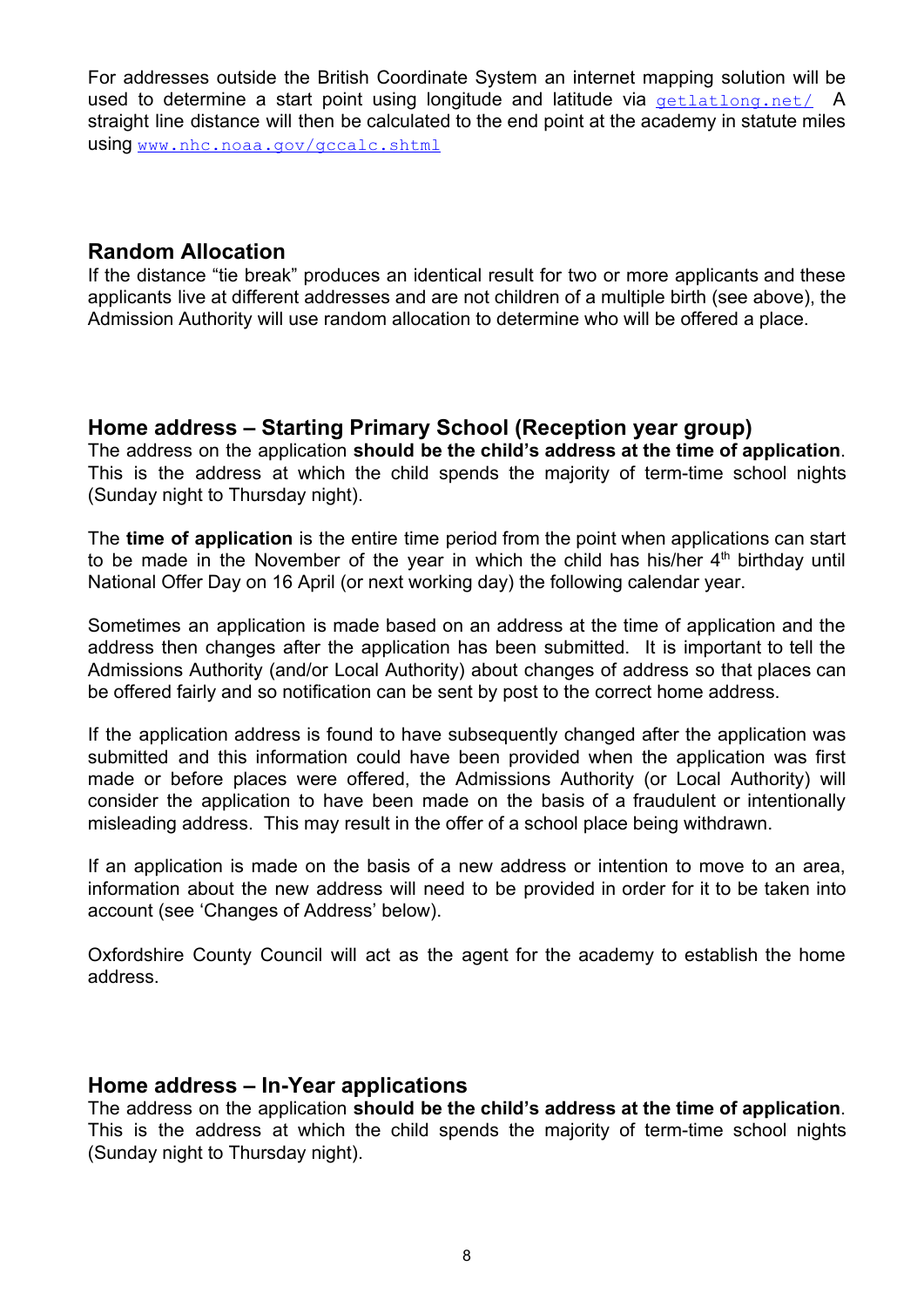If an in-year application is made on the basis of a new address or intention to move to an area, information about the new address will need to be provided in order for it to be taken into account (see 'Changes of Address' below).

Oxfordshire County Council will act as the agent for the academy to establish the home address.

#### Changes of Address

Changes of address which occur after the closing date for applications (15 January each year) can be taken into account if proof of this change is provided no later than the date set down in Oxfordshire County Council's co-ordinated admissions scheme. To confirm a new address, the Admissions Authority (and/or Local Authority) needs one of the following:

- A solicitor's letter advising contracts have been exchanged (**if the property is being purchased**); *or*
- A copy of a tenancy agreement (if the property is to be rented). **If this tenancy agreement comes to an end before the September when the child could start his/her Reception year, the Admissions Authority (and/or Local Authority) may not accept the address for admissions purposes**; *or*
- A copy of the Council Tax Bill **showing the same name(s) as on the school place application (CAF**); *or*
- **A letter from a new employer** (e.g. University college) where accommodation is being provided by the employer and is tied to the new post/job giving details of this new address; *or*
- **Service Family Accommodation (New Quarter)** if this is a military posting with provided accommodation; *or*
- **Assignment Order** if this is a military posting but new quarter has not yet been notified – the address of the military base will be used for allocation purposes.

The Admissions Authority (and/or Local Authority) may also ask for proof from HM Revenue & Customs, Child Benefit Division or Tax Credits Division. **Such correspondence must pre-date the application.**

Oxfordshire County Council will act as the agent for the academy to establish the home address.

#### Multiple Addresses

Where children spend time with parents at more than one address then the address given on the form should be the one that they live at (i.e. sleep at) for the majority of term-time school nights (Sunday night to Thursday night).

If children spend time equally at different addresses then the address which will be used for admissions purposes will be the one registered for child benefit. The Admissions Authority (and/or Local Authority) will request proof of the registered address, which must pre-date the application.

Oxfordshire County Council will act as the agent for the academy to establish the address which will be used.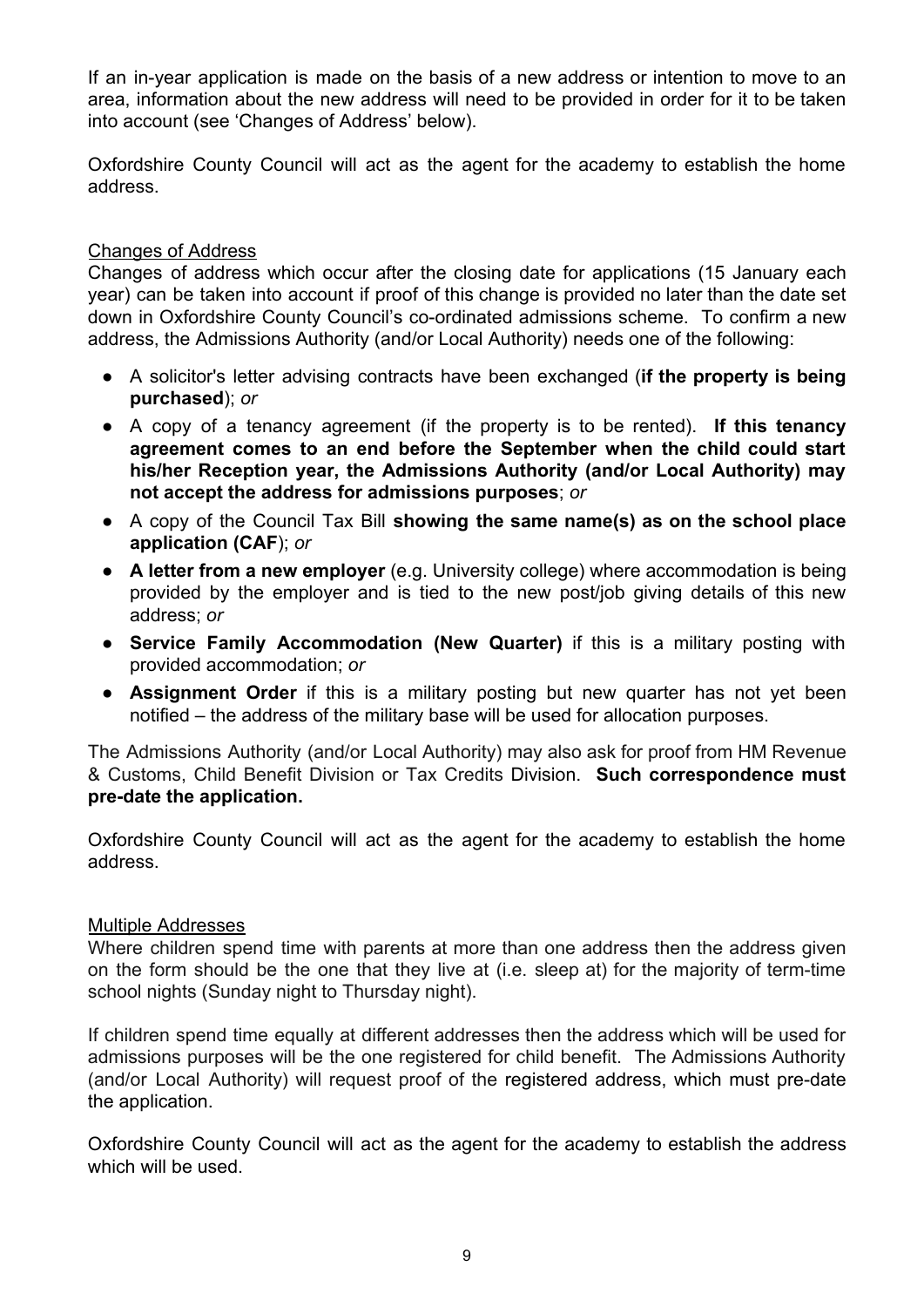Fraudulent Applications

If a place has been obtained on the basis of a fraudulent or intentionally misleading application (for example, a false claim to residence in a designated/ catchment area) and this results in the denial of a place to a child with a stronger claim, the Admission Authority for the academy may withdraw the offer of the place. This follows the guidance in paragraphs 2.12 and 2.13 of the School Admissions Code (December 2014) published by the Department for Education:

- $[2.12]$  An admission authority **must not** withdraw an offer unless it has been offered in error, a parent has not responded within a reasonable period of time, or it is established that the offer was obtained through a fraudulent or intentionally misleading application. Where the parent has not responded to the offer, the admission authority **must** give the parent a further opportunity to respond and explain that the offer may be withdrawn if they do not. Where an offer is withdrawn on the basis of misleading information, the application **must** be considered afresh, and a right of appeal offered if an offer is refused.
- $[2.13]$  A school **must not** withdraw a place once a child has started at the school, except where that place was fraudulently obtained. In deciding whether to withdraw the place, the length of time that the child has been at the school **must** be taken into account. For example, it might be considered appropriate to withdraw the place if the child has been at the school for less than one term.

Oxfordshire County Council will act as the agent for the academy to establish whether a fraudulent application has been made and whether to withdraw a school place offer.

### **Multiple Applications (Applicants unable to agree on the schools to be listed on the application)**

If parents cannot agree on the schools to list on the application and submit separate applications, the Admissions Authority (and/or Local Authority) will only consider the application made by the parent who receives Child Benefit for that child.

If a parent is unhappy with this decision their recourse would be to seek an order from the Court.

#### **"shortest safe route" for home to school travel assistance assessments**

This is measured from the same start point defined in the straight line distance measuring rules (see above). From the start point the route firstly connects to the nearest point of the digitised network.

The digitised network is constructed from road data supplied by Ordnance Survey called the Integrated Transport Network (ITN). The ITN has been accurately digitised to measure along the centre of roads and takes corners at right angles. This is the same underlying information used by internet-based mapping solutions (e.g. Google Maps). However, the Council has a more accurate start point than internet-based mapping solutions and the ITN has been augmented by the LA to take into account other available public routes (e.g. alleyways, public footpaths, bridleways, etc). The augmented ITN used by the Council is accurate to at least 1 metre.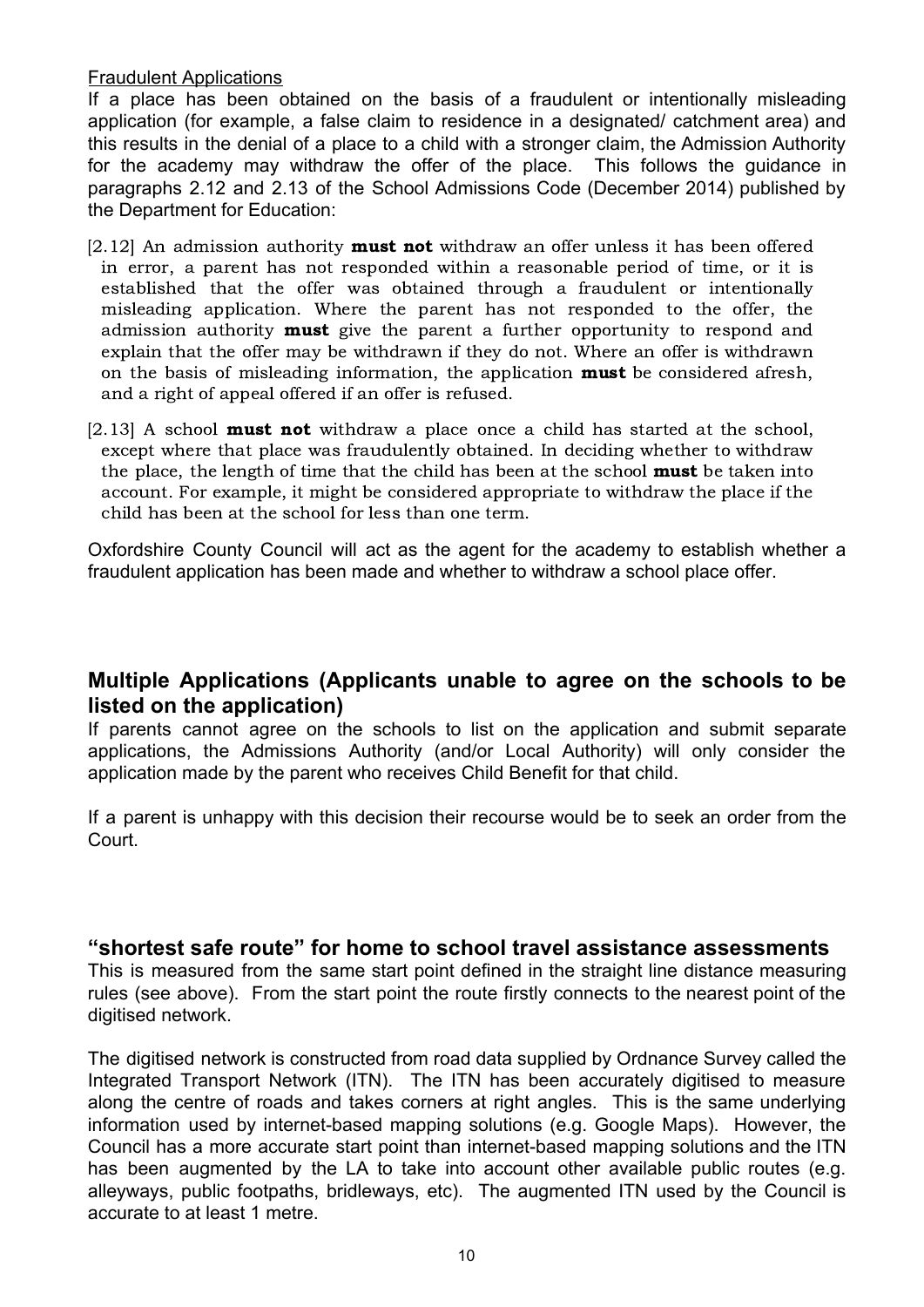All 548,000 kilometres of roads in Great Britain are accurately mapped in a consistent and logical network. The network does not include routes that are not defined as public; these include crossing parks with no paths where the park is not open and available all the time, "short-cuts" across patches of open land without paths, or footpaths across private land which are not defined by Ordnance Survey as public routes.

The end point of the route is the nearest open gate of the academy first arrived at from the direction of travel that is officially available for use by students for entry and exit to the academy site at the start and end of the school day. The location of these gates has been set by the Admissions Authority. The Council consults with the Admissions Authority annually to ensure accurate placement of gate(s) and their availability for use.

The shortest safe route is established using an algorithm within the bespoke software used by the Council. This software is called RouteFinder and is produced by Higher Mapping Solutions (www.highermappingsolutions.com). This programme integrates with the Council's database (ONE) which is supplied by Capita Children's Services ([www.capita-cs.co.uk](http://www.capita-cs.co.uk/)).

RouteFinder measures in kilometres and the measurement is converted into miles accurate to three decimal places, which gives an accurate reading up to 1.609344 metres.

The shortest safe route is not necessarily a driving route because it may use, in whole or in part, a non-driveable route (e.g. footpaths). The shortest safe route is also not necessarily a walking route because, for example, where the measurement uses a road, the route is along the centre of the road not along the edge (pavement or equivalent) of the road. In calculating the shortest safe route, certain parts of the network of roads and/or paths have been specified as unsafe and the route will use an alternative which will be longer. This longer distance will be used to determine whether a child is eligible for free home to school travel assistance.

Other measuring systems may give a different measurement but the Council cannot take a measurement from another measuring system into account because this would lead to inconsistency in the method used to measure the shortest safe route and determine a child's eligibility for free home to school travel assistance.

#### **Home to School Travel Assistance**

Some children qualify for free travel assistance from home to school.

The Council does not accept responsibility for the provision or cost of free travel assistance to the designated area school if it is not the closest or nearest available school and is over the statutory walking distance or where the route is assessed to be unsafe for a child to walk accompanied by a responsible adult as appropriate.

Where a child is eligible for free travel assistance, but spends time with different parents at different addresses, Oxfordshire County Council will only accept responsibility for the provision and/or cost of free travel from the registered home address.

[The home to school transport policy is available online](http://www.oxfordshire.gov.uk/schooltransport).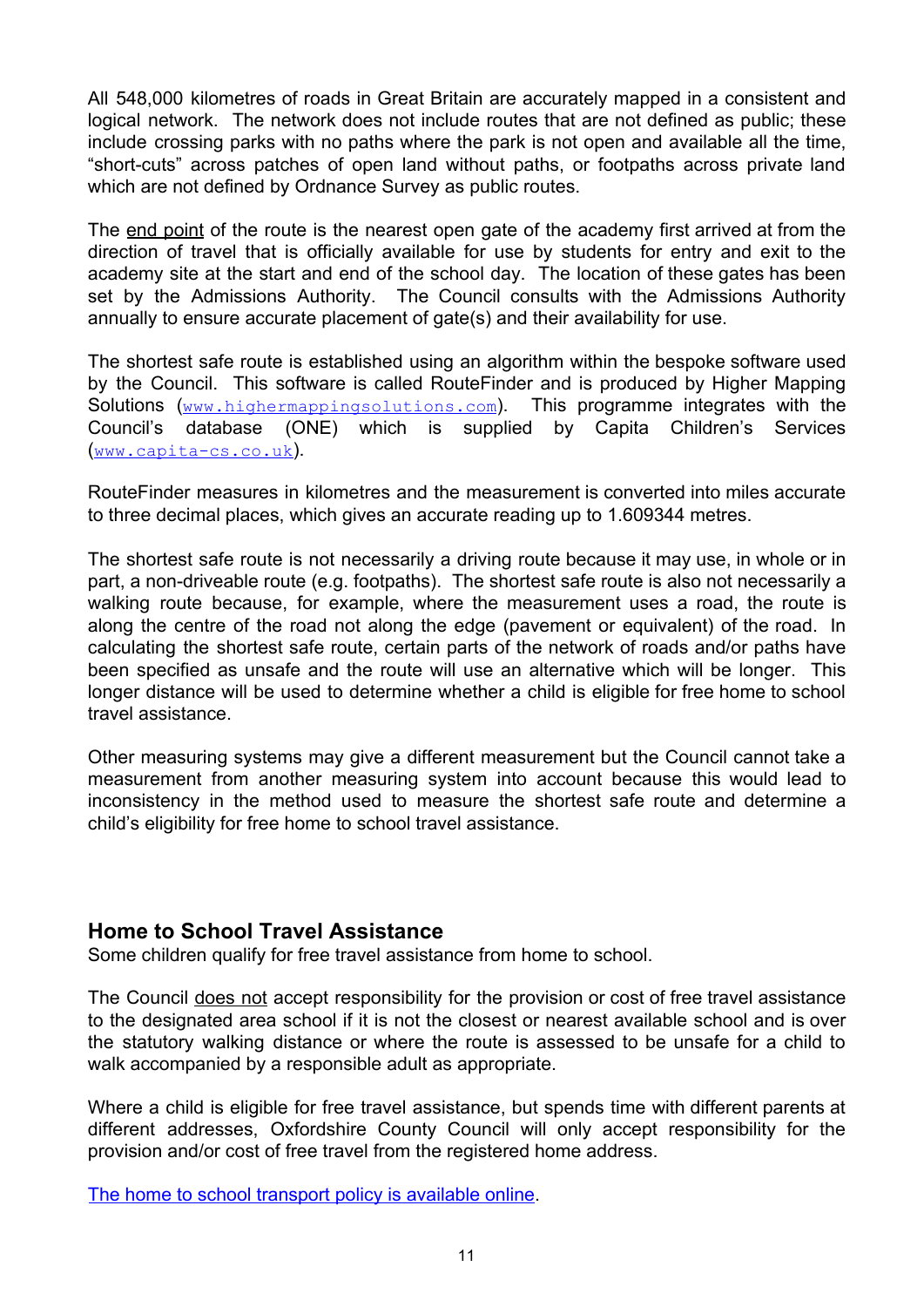## **Admission to an older or younger age group**

Parents of gifted and talented children, or those who have experienced problems or missed part of a year, for example due to ill health, can seek places outside their normal age group. Any decision will be made on the basis of the circumstances of each case. This will include:

- taking account of the parent's views; and
- any information about the child's academic, social and emotional development; and
- whether they have previously been educated out of their normal age group; and
- the views of the head teacher of the academy concerned.

When informing a parent of the decision about the year group to which their child should be admitted, the Admission Authority will give clear reasons for the decision. Where it has been agreed that a parent's request for the child to be admitted out of their normal age group and, as a consequence of that decision, the child will be admitted to a relevant age group (i.e. the age group to which pupils are normally admitted to the school) the application will be:

- processed as part of the main admissions round, unless the parental request is made too late for this to be possible; and
- considered against the determined admission arrangements only, including the application of oversubscription criteria where applicable.

The Admission Authority (and/or Local Authority) will not give a lower priority on the basis that the child is not of the correct age.

Parents' statutory right to appeal against the refusal of a place at a school for which they have applied will not apply if they are offered a place at the school but it is not in their preferred age group.

#### **In-Year Fair Access Arrangements**

The In-Year Fair Access Protocol is part of the admission arrangements for the academy as it is for all state-funded mainstream schools in Oxfordshire.

[The Protocol is published on the County Council's public website.](http://www.oxfordshire.gov.uk/admissionrules)

#### **Continued Interest Lists (CILs)**

Oxfordshire County Council will act as the agent for the academy for Continued Interest Lists (the name for waiting lists in Oxfordshire).

For those applying through the normal admissions round for Reception the CIL will be maintained from the date published in the Council's co-ordinated admissions during the operation of the scheme preceding the start of the academic year in September until the end of June of the children's Reception year.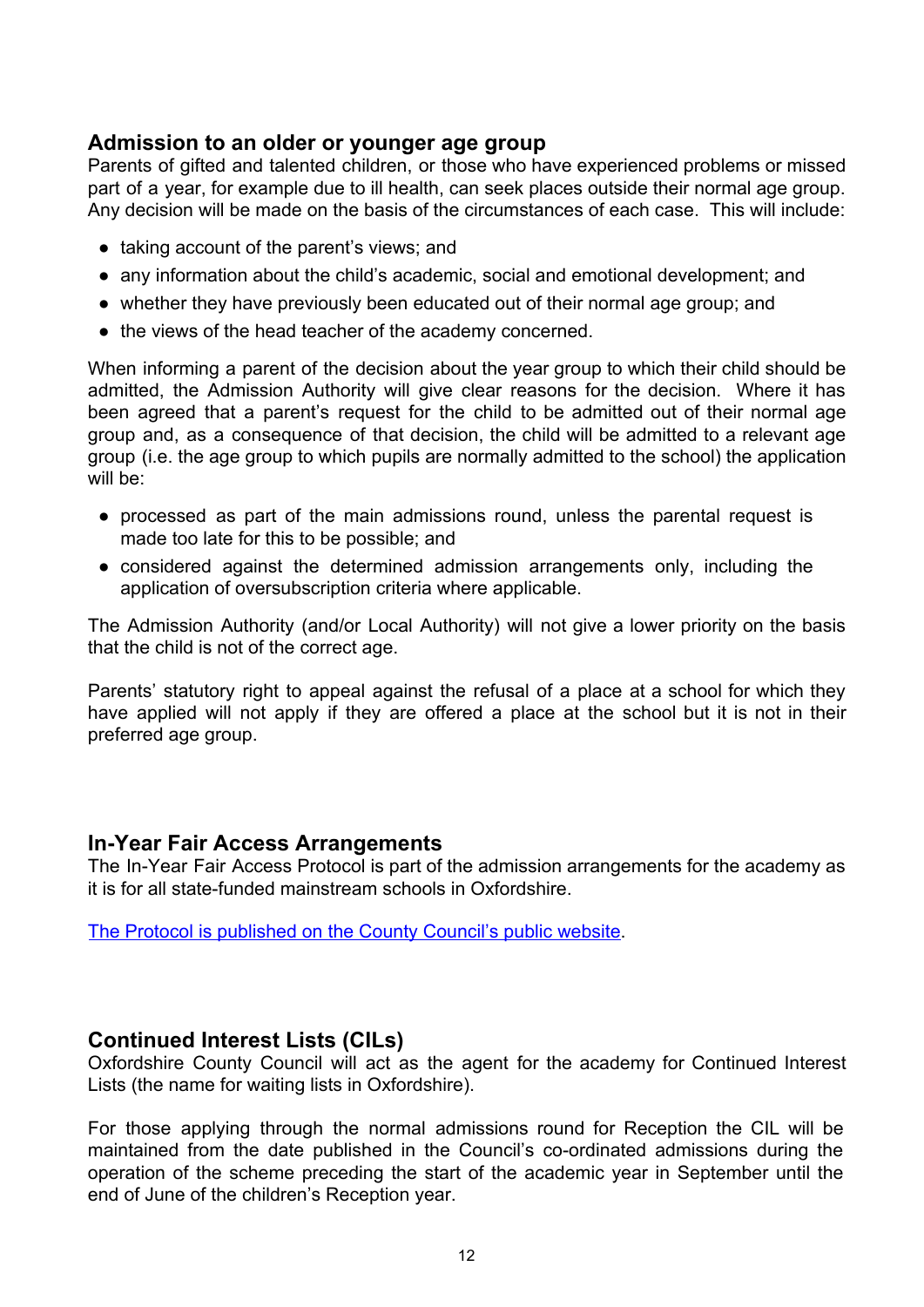In the case of those applying in year the CIL will be maintained until the end of June of that academic year. It will be possible to place a name on the list from 1 August, the beginning of the academic year, and the list will be discontinued on 30 June each year.

[Information about how CILs will operate is published on the Council's public website.](http://www.oxfordshire.gov.uk/continuedinterest)

### **Admission Appeals**

There is a statutory right to an admission appeal should a child be refused a place at the academy. The Trust uses the appeals service provided by the Council. Any appeal will be heard by an independent Appeal Panel and information about the process is [available](http://www.oxfordshire.gov.uk/schoolappeals) [online.](http://www.oxfordshire.gov.uk/schoolappeals)